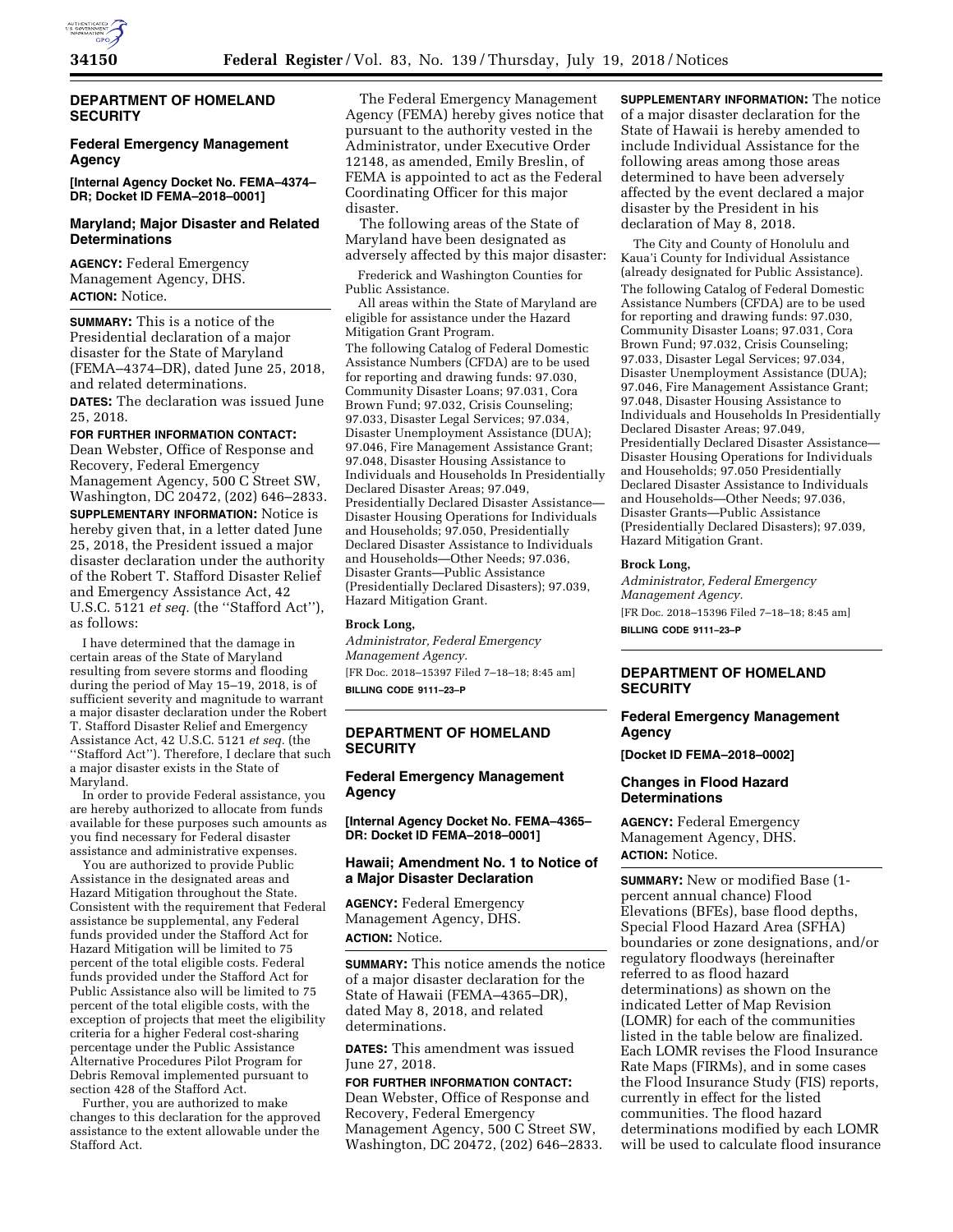premium rates for new buildings and their contents.

**DATES:** Each LOMR was finalized as in the table below.

**ADDRESSES:** Each LOMR is available for inspection at both the respective Community Map Repository address listed in the table below and online through the FEMA Map Service Center at *[https://msc.fema.gov.](https://msc.fema.gov)* 

**FOR FURTHER INFORMATION CONTACT:** Rick Sacbibit, Chief, Engineering Services Branch, Federal Insurance and Mitigation Administration, FEMA, 400 C Street SW, Washington, DC 20472, (202) 646–7659, or (email) *[patrick.sacbibit@fema.dhs.gov;](mailto:patrick.sacbibit@fema.dhs.gov)* or visit the FEMA Map Information eXchange (FMIX) online at *[https://](https://www.floodmaps.fema.gov/fhm/fmx_main.html) [www.floodmaps.fema.gov/fhm/fmx](https://www.floodmaps.fema.gov/fhm/fmx_main.html)*\_ *[main.html.](https://www.floodmaps.fema.gov/fhm/fmx_main.html)* 

**SUPPLEMENTARY INFORMATION:** The Federal Emergency Management Agency (FEMA) makes the final flood hazard determinations as shown in the LOMRs for each community listed in the table below. Notice of these modified flood hazard determinations has been published in newspapers of local circulation and 90 days have elapsed

since that publication. The Deputy Associate Administrator for Insurance and Mitigation has resolved any appeals resulting from this notification.

The modified flood hazard determinations are made pursuant to section 206 of the Flood Disaster Protection Act of 1973, 42 U.S.C. 4105, and are in accordance with the National Flood Insurance Act of 1968, 42 U.S.C. 4001 *et seq.,* and with 44 CFR part 65.

For rating purposes, the currently effective community number is shown and must be used for all new policies and renewals.

The new or modified flood hazard information is the basis for the floodplain management measures that the community is required either to adopt or to show evidence of being already in effect in order to remain qualified for participation in the National Flood Insurance Program (NFIP).

This new or modified flood hazard information, together with the floodplain management criteria required by 44 CFR 60.3, are the minimum that are required. They should not be construed to mean that the community must change any existing ordinances

that are more stringent in their floodplain management requirements. The community may at any time enact stricter requirements of its own or pursuant to policies established by other Federal, State, or regional entities.

This new or modified flood hazard determinations are used to meet the floodplain management requirements of the NFIP and are used to calculate the appropriate flood insurance premium rates for new buildings, and for the contents in those buildings. The changes in flood hazard determinations are in accordance with 44 CFR 65.4.

Interested lessees and owners of real property are encouraged to review the final flood hazard information available at the address cited below for each community or online through the FEMA Map Service Center at *[https://](https://msc.fema.gov) [msc.fema.gov.](https://msc.fema.gov)* 

(Catalog of Federal Domestic Assistance No. 97.022, ''Flood Insurance.'')

#### **David I. Maurstad,**

*Deputy Associate Administrator for Insurance and Mitigation, Department of Homeland Security, Federal Emergency Management Agency.* 

| State and county                                    | Location and case<br>No.                                          | Chief executive<br>officer of community                                                                                                                                | Community map<br>repository                                                                                       | Date of<br>modification | Community<br>No. |
|-----------------------------------------------------|-------------------------------------------------------------------|------------------------------------------------------------------------------------------------------------------------------------------------------------------------|-------------------------------------------------------------------------------------------------------------------|-------------------------|------------------|
| California:                                         |                                                                   |                                                                                                                                                                        |                                                                                                                   |                         |                  |
| Riverside<br>(FEMA Dock-<br>et No.: B-<br>1812).    | City of Corona (17-<br>09-2752P).                                 | The Honorable Karen Spiegel,<br>Mayor, City of Corona, 400<br>South Vicentia Avenue, Co-<br>rona, CA 92882.                                                            | City Hall, 400 South Vicentia Avenue, Co-<br>rona, CA 92882.                                                      | Jun. 14, 2018           | 060250           |
| Riverside<br>(FEMA Dock-<br>et No.: B-<br>$1812$ ). | Unincorporated<br>Areas of Riverside<br>County (17-09-<br>2752P). | The Honorable Chuck Wash-<br>ington, Chairman, Board of<br>Supervisors, Riverside Coun-<br>ty, 4080 Lemon Street, 5th<br>Floor, Riverside, CA 92501.                   | Riverside County, Flood Control and<br>Water Conservation District, 1995 Mar-<br>ket Street, Riverside, CA 92501. | Jun. 14, 2018           | 060245           |
| Florida: Duval<br>(FEMA Docket<br>No.: B-1809).     | City of Jacksonville<br>$(17-04-6334P)$ .                         | The Honorable Lenny Curry,<br>Mayor, City of Jacksonville,<br>117 West Duval Street, Suite<br>400, Jacksonville, FL 32202.                                             | City Hall, 117 West Duval Street, Jack-<br>sonville, FL 32202.                                                    | May 10, 2018            | 120077           |
| Hawaii: Honolulu<br>(FEMA Docket<br>No.: B-1812).   | City and County of<br>Honolulu (18-09-<br>0118P).                 | The Honorable Kirk Caldwell.<br>Mayor, City and County of<br>Honolulu, 530 South King<br>Street Room 306, Honolulu,<br>HI 96813.                                       | Department of Planning and Permitting,<br>650 South King Street, Honolulu, HI<br>96813.                           | May 29, 2018            | 150001           |
| Idaho:                                              |                                                                   |                                                                                                                                                                        |                                                                                                                   |                         |                  |
| Ada (FEMA<br>Docket No.:<br>$B - 1812$ ).           | City of Kuna (17-<br>10-1636P).                                   | The Honorable Joe Stear,<br>Mayor, City of Kuna, P.O.<br>Box 13, Kuna, ID 83634.                                                                                       | City Hall, 329 West 3rd Street, Kuna, ID<br>83634.                                                                | Jun. 7. 2018            | 160174           |
| Ada (FEMA<br>Docket No.:<br>$B-1812$ ).             | Unincorporated<br>Areas of Ada<br>County (17-10-<br>1636P).       | The Honorable David L. Case,<br>Chairman, Ada County Board<br>of Commissioners, 200 West<br>Front Street, 3rd Floor,<br>Boise, ID 83702.                               | Ada County Courthouse, 200 West Front<br>Street, Boise, ID 83702.                                                 | Jun. 7, 2018            | 160001           |
| Ada (FEMA<br>Docket No.:<br>B-1812).                | Unincorporated<br>Areas of Ada<br>County (18-10-<br>$0284X$ ).    | The Honorable David L. Case,<br>Chairman, Ada County Board<br>of Commissioners, 200 West<br>Front Street, 3rd Floor,<br>Boise, ID 83702.                               | Ada County Courthouse, 200 West Front   Jun. 8, 2018<br>Street, Boise, ID 83702.                                  |                         | 160001           |
| Illinois:                                           |                                                                   |                                                                                                                                                                        |                                                                                                                   |                         |                  |
| Cook (FEMA<br>Docket No.:<br>B-1809).               | Unincorporated<br>Areas of Cook<br>County (16-05-<br>7359P).      | The<br>Honorable<br>Toni<br>Preckwinkle The Honorable<br>Toni Preckwinkle, President,<br>Cook County Board, 118<br>North Clark Street, Room<br>537, Chicago, IL 60602. | Cook County Building and Zoning Depart-<br>ment, 69 West Washington Street, 21st<br>Floor, Chicago, IL 60602.     | May 18, 2018            | 170054           |